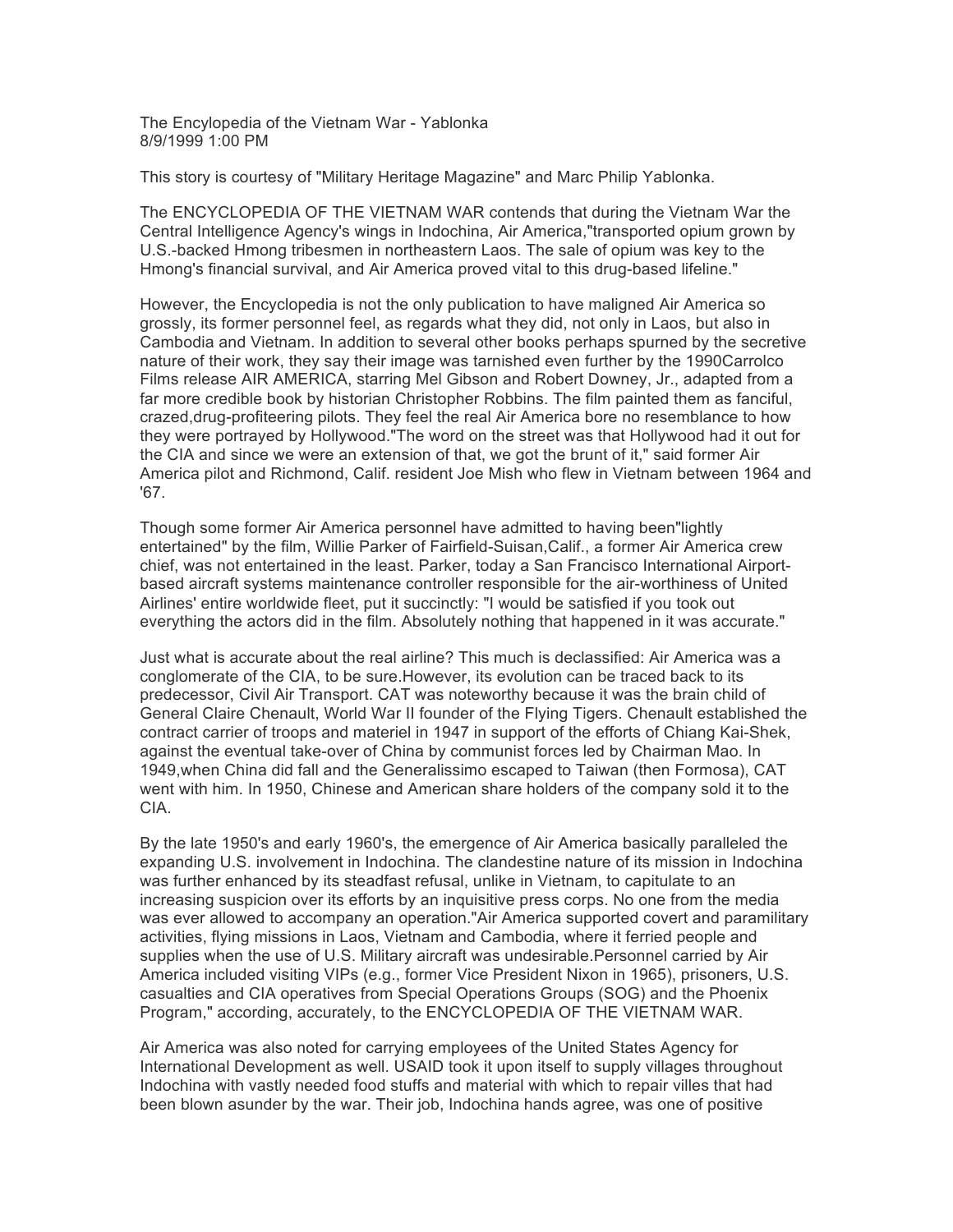psychological warfare designed, as President Lyndon Johnson had declared, to "win hearts and minds."

Perhaps, in the case of USAID's agenda, hearts and minds were won, even if only temporarily and until the next fire fight destroyed their homes again. Nonetheless, it was Air America that facilitated that good,whether it meant bringing in cement for buildings or rice for impoverished villagers to eat.

And one is hard-pressed to find publications that speak of the heart with which Air America's personnel, from pilots to ground crew, did these jobs. The film certainly did not. It made no mention of the fact that Air America personnel being civilian (though most had prior military experience as aviators) did not have to be there. It did not say that, contrary to the GIs they often ferried into battle and the Saigon brass that observed the war from afar, they could walk away at amoment's notice. Few if any did.

One such devoted pilot was Vince Clark. Clark had been a World War II flyer before signing up to fly the seven-seater Twin Beech, C-46, 47 and De Havilland Caribou cargo plane for AA. "One time I was up at Dong Haon the 17th Parallel and flew a bunch of Marines out. They were crying,saying 'I'm going home.' Man they were so grateful," Clark recalls.

So too were the hundreds of Vietnamese refugees that he helped get out of Saigon on a C-130 bound for Guam on 14 April 1975, only 16 days before Saigon fell. By then a staffer at the Defense Attaché's Office of the U.S. Embassy in Saigon, where he was posted after being grounded for high blood pressure, Clark did not stop at loading passengers onto the plane. He went with them all the way back to El Toro Marine Corps Air Station in Orange County, Calif. "The C-130 had no seats. All the baggage was in the back, hundreds of refugees knee to knee," he reflects. "We were so overloaded, we were glad to get to Guam."

Now 76, the Novato, Calif. retiree, even as a young pilot, could never have fit the description of an opium-running customer of the infamous White Rose Saloon in Vientiane. (It was there that Laotian bar girls were known to pleasure, literally under the tables of the famed establishment, anyone who aided the war effort against the communist Pathet Lao).

To be sure, rogues existed in Air America, but they would be the first to tell you that they were rebels WITH a cause. Mish, a 66-year-old building contractor who flew the Twin Beech and DC-3s during his post-USAF tenure in Air America, stressed that it did far greater good than bad. He does admit that he himself "pulled the devil's tail" from time to time. "I would fly down back roads with an empty load in a Twin Beech and fly through Viet Cong road blocks. I'd look right into their faces as they would be swinging around to fire."

Yet there is another side to Mish. He recalled a mission where his DC-3served as a troop transport taking some badly needed replacements to a practically deserted outpost near the DMZ in Quang Tri Province. This was a mission that not only did regular Air Force pilots not want; they would not have had permission granted them even if they had. He flew to the outpost with no lights so as to avert a Viet Cong attack in a tropical downpour typical of Vietnam; visibility near zero. But there placements got to the deserted outpost safely. A year or so later, a famous battle involving the U.S. Marines and a massive loss of life would take place in that outpost which came to be known as the Siege at Khe Sanh.

Meanwhile the covert Laos connection to the war, one that Washington claimed never existed, paralleled Air America's efforts in Vietnam and ambodia. The Hmong tribesmen supported the covert operations of the CIA in Laos against the Pathet Lao. And while no one in Air America denies that opium could conceivably have been transported from battle to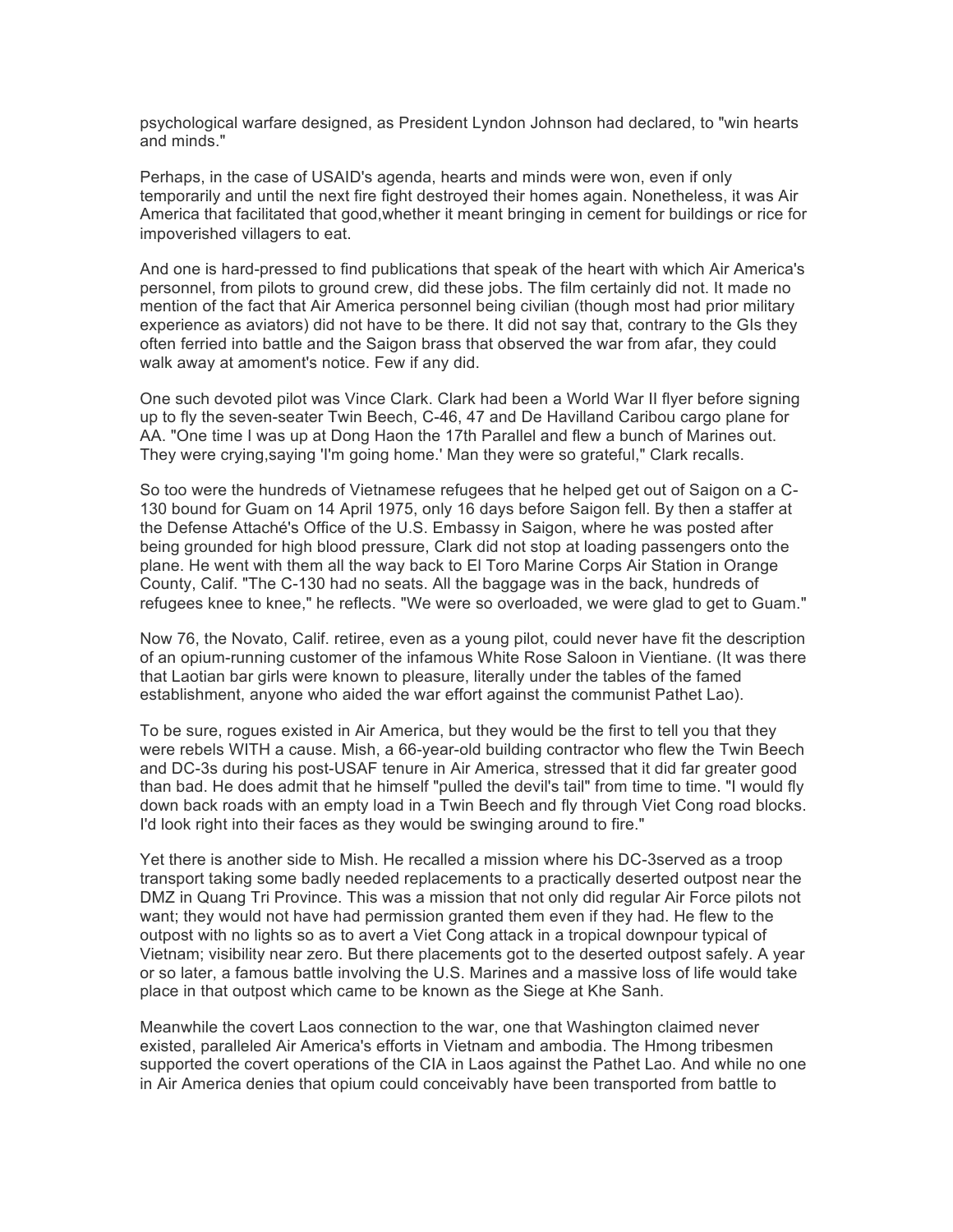battle along with those who were known to grow it, AA is adamant that, unlike their portrayal in the film AIR AMERICA, no one transported it for profit of any kind.

"I never knowingly transported any opium," said former Air America chopper pilot Ted Hellmers from his home in San Diego, from which he sells real estate since a helicopter crash not of his own making terminated his career flying for the Los Angeles County Fire Department.

While doing "stick time," as chopper pilots refer to it, assisting inputting out a fire, Hellmers' bird suffered a mid-air collision with a U.S. Forest Service helicopter, plummeting him and his co-pilot, a fellow Air America alumnus, to the ground. The co-pilot died in the crash. Hellmers' desire was to keep on flying afterwards, but the FAA was sufficiently concerned about his ability to fly future, more technically advanced helicopters in view of the mishap. It pulled his ticket.

"We hadn't the time nor the right to search anyone's baggage when we transported them. Plus there was a war going on," Clark stressed. "We were a one-man band too. Do the paperwork, run the passengers' manifest,put oil in the engine. Can you imagine that? In a bleep in' war zone?"Mish added.

Still the misfit image followed many personnel home from the war. For crusty and colorful characters like Marvin "Windy" Wingrove, 78-year-old Novato, Calif. retiree who flew everything from P-38's in Africa toP-51's in Europe during World War II, it was no different. "I went looking for a new car and the salesman flat out insisted that I had hauled dope all over Southeast Asia," Wingrove said.

While he did not fly any narcotics around Southeast Asia, Wingrove did fly the noted Bell 204 and 205 "Huey" Series helicopters in the region,along with the fixed wing C-47 "Gooney Bird" out of Saigon, Vientiane and Udorn, Thailand. It was there that Air America maintained three of its strategic launching sites. Another was the secretive jungle hide away at Long Tieng, Laos. Also known as LS20A, short for Lima Site 20Alternate, it was the base of operations for the fierce Hmong and their leader, General Vang Pao.

Wingrove had joined AA in 1965 and stayed with it until 1974. Prior to that, in 1959, still in the Army, he was charged with flying throughout Laos the late Dr. Tom Dooley, who wrote several books about his experiences administering to the health needs of Indochina's hill tribes. He flew the volunteer doctor in a "well-used" Piper Apache that had been the gift of the citizenry of St. Louis. But Wingrove would be the first to tell you that he also flew some of God's other creatures in Indochina:

"I flew pigs from one village to the next in Vietnam for one whole week and every damn take off, it never failed. By the time I would get to the end of the runway, they would crap everywhere. The next week I flew rice all around. I'll be damned if, right after that, rice didn't start growing in the floorboards of the plane."

For Wingrove, the humor doesn't stop there. "Anybody ever tell you about Shakey Calhoun?" he asks while taking a swig from a bottle of the GI's old favorite, Vietnamese Ba Muoi Ba (33) Beer, at Vo's Restaurant in Oakland, Calif., where he had congregated along with Clark and Mish.

"Shakey was a C-47 pilot. He smoked. In 1967 you weren't anybody in Air America unless you had a gold Rolex. They were 950 bucks in those days.While flying one day, he took off his watch to admire it, got a cigarette, reached in his pocket and got a book of matches with only one match left. He lit the cigarette and tossed his Rolex right out the window of his plane. The last time I saw him he said he was going to bronze that match for stupidity's sake."